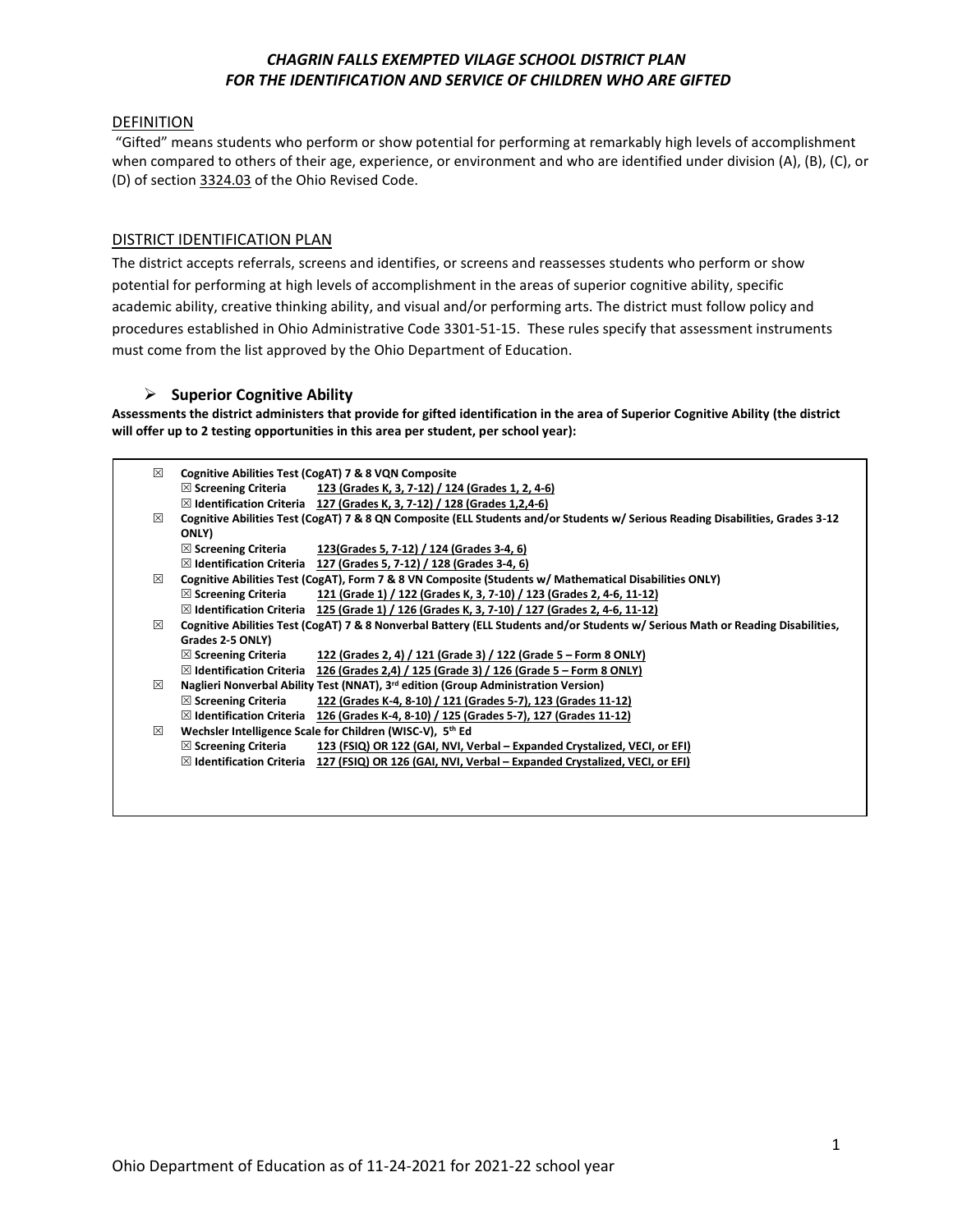## **Specific Academic Ability**

**Assessments the district administers that provide for specific academic identification (the district will offer up to 2 testing opportunities in this area per student, per school year):**

| 冈 | ACT (grades 11-12 ONLY – as of 2019-20, the ODE no longer approves of any above-grade tests, i.e. ACT, for gifted ID in grades 6-9) |
|---|-------------------------------------------------------------------------------------------------------------------------------------|
|   | $\boxtimes$ Screening Criteria<br>92 <sup>th</sup> Percentile                                                                       |
|   | $\boxtimes$ Identification Criteria 95 <sup>th</sup> Percentile                                                                     |
| 冈 | lowa Test of Basic Skills (ITBS), Core or Complete Battery: Forms E, F, or G                                                        |
|   | 92 <sup>th</sup> Percentile<br>$\boxtimes$ Screening Criteria                                                                       |
|   | $\boxtimes$ Identification Criteria 95 <sup>th</sup> Percentile                                                                     |
| 冈 | PSAT 8/9 (grades 8-9 ONLY - as of 2019-20, the ODE no longer approves of use of any above-grade tests for gifted ID in grades 3-6)  |
|   | $\boxtimes$ Screening Criteria<br>92 <sup>th</sup> Percentile                                                                       |
|   | $\boxtimes$ Identification Criteria 95 <sup>th</sup> Percentile                                                                     |
| 冈 | PSAT/NMSQT (grades 10-11 ONLY)                                                                                                      |
|   | $\boxtimes$ Screening Criteria<br>92 <sup>th</sup> Percentile                                                                       |
|   | $\boxtimes$ Identification Criteria 95 <sup>th</sup> Percentile                                                                     |
| 冈 | Stanford Achievement Test (SAT), 10 <sup>th</sup> edition (Basic or Complete Battery)                                               |
|   | $\boxtimes$ Screening Criteria<br>92 <sup>th</sup> Percentile                                                                       |
|   | $\boxtimes$ Identification Criteria 95 <sup>th</sup> Percentile                                                                     |
| 冈 | SAT (grades 11-12 ONLY – as of 2019-20, the ODE no longer approves of any above-grade tests, i.e. SAT, for gifted ID in grades 6-9) |
|   | $\boxtimes$ Screening Criteria<br>92 <sup>th</sup> Percentile                                                                       |
|   | $\boxtimes$ Identification Criteria 95 <sup>th</sup> Percentile                                                                     |
| 冈 | iReady Assessment (Reading and Math) – grades 2 -8 (grade 2 testing must have occurred on or following 11/19/18)                    |
|   | 92 <sup>th</sup> Percentile<br>$\boxtimes$ Screening Criteria                                                                       |
|   | $\boxtimes$ Identification Criteria 95 <sup>th</sup> Percentile                                                                     |
| 冈 | Woodcock-Johnson-IV: Tests of Achievement                                                                                           |
|   | $\boxtimes$ Screening Criteria<br>92 <sup>th</sup> Percentile                                                                       |
|   | $\boxtimes$ Identification Criteria 95 <sup>th</sup> Percentile                                                                     |
|   | $\triangleright$ Crootive Thinking Ability                                                                                          |

#### **Creative Thinking Ability**

**Assessments the district administers that provide for creative thinking identification (the district will offer up to 2 testing opportunities in this area per student, per school year):**

|   | Screening in this area consists of:                                                                                                    |  |  |  |  |  |
|---|----------------------------------------------------------------------------------------------------------------------------------------|--|--|--|--|--|
|   | A minimum Cognitive screening score (see Superior Cognitive Ability Creative Thinking (CT) scores below)                               |  |  |  |  |  |
| ⊠ | Cognitive Abilities Test (CogAT) 7 & 8 VQN                                                                                             |  |  |  |  |  |
|   | $\boxtimes$ CT Identification Criteria 111 (Grades K-1) / 112 (Grades 2-12)                                                            |  |  |  |  |  |
| ⊠ | Cognitive Abilities Test (CogAT) 7 & 8 QN Composite (ELL Students and/or Students w/ Serious Reading Disabilities - grades 3-12 ONLY)  |  |  |  |  |  |
|   | $\boxtimes$ CT Identification Criteria 112                                                                                             |  |  |  |  |  |
| ⊠ | Cognitive Abilities Test (CogAT) 7 & 8 VN Composite (Students w/ Mathematical Disabilities ONLY)                                       |  |  |  |  |  |
|   | $\boxtimes$ CT Identification Criteria 110 (Grade K), 111 (Grades 1-12)                                                                |  |  |  |  |  |
| ⊠ | Cognitive Abilities Test (CogAT) 7 & 8 Nonverbal Battery (ELL Students and/or Students w/ Serious Math or Reading Disabilities, Grades |  |  |  |  |  |
|   | <b>2-5 ONLY)</b>                                                                                                                       |  |  |  |  |  |
|   | $\boxtimes$ CT Identification Criteria 111 (Grade 2) / 110 (Grades 3, 4) / 110 (Form 8, Level 11 ONLY - Grade 5)                       |  |  |  |  |  |
| ⊠ | Naglieri Nonverbal Ability Test (NNAT), 3 <sup>rd</sup> edition (Group Administration Version)                                         |  |  |  |  |  |
|   | $\boxtimes$ CT Identification Criteria 110 (Grades K-4, 8-10) / 109 (Grades 5-7) / 111 (Grades 11-12)                                  |  |  |  |  |  |
| ⊠ | Wechsler Intelligence Scale for Children (WISC-V), 5th Ed                                                                              |  |  |  |  |  |
|   | $\boxtimes$ CT Identification Criteria 112 (FSIQ) OR 111 (GAI, NVI, Verbal – Expanded Crystalized, VECI, or EFI)                       |  |  |  |  |  |
|   | AND                                                                                                                                    |  |  |  |  |  |
| ⊠ | Scales for Rating the Behavior Characteristics of Superior Students (SRBCSS) Creativity (Part II) - (Grades K-12): score 48-50         |  |  |  |  |  |
|   |                                                                                                                                        |  |  |  |  |  |
|   | Identification in this area consists of:                                                                                               |  |  |  |  |  |
|   | A minimum Cognitive screening score (see Superior Cognitive Ability Creative Thinking (CT) scores below)                               |  |  |  |  |  |
| × | Cognitive Abilities Test (CogAT) 7 & 8 VQN                                                                                             |  |  |  |  |  |
|   | $\boxtimes$ CT Identification Criteria 111 (Grades K-1) / 112 (Grades 2-12)                                                            |  |  |  |  |  |
| ⊠ | Cognitive Abilities Test (CogAT) 7 & 8 QN Composite (ELL Students and/or Students w/ Serious Reading Disabilities - grades 3-12 ONLY)  |  |  |  |  |  |
|   | $\boxtimes$ CT Identification Criteria 112                                                                                             |  |  |  |  |  |
| × | Cognitive Abilities Test (CogAT) 7 & 8 VN Composite (Students w/ Mathematical Disabilities ONLY)                                       |  |  |  |  |  |
|   | $\boxtimes$ CT Identification Criteria 110 (Grade K), 111 (Grades 1-12)                                                                |  |  |  |  |  |
| ⊠ | Cognitive Abilities Test (CogAT) 7 & 8 Nonverbal Battery (ELL Students and/or Students w/ Serious Math and/or Reading Disabilities -   |  |  |  |  |  |
|   | grades 2-5 ONLY)                                                                                                                       |  |  |  |  |  |
|   | 冈<br>CT Identification Criteria 111 (Grade 2) / 110 (Grades 3, 4) / 110 (Form 8, Level 11 ONLY - Grade 5)                              |  |  |  |  |  |
| ⊠ | Naglieri Nonverbal Ability Test (NNAT), 3rd edition (Group Administration Version)                                                     |  |  |  |  |  |
|   | $\boxtimes$ CT Identification Criteria 110 (Grades K-4, 8-10) / 109 (Grades 5-7) / 111 (Grades 11-12)                                  |  |  |  |  |  |
| ⊠ | Wechsler Intelligence Scale for Children (WISC-V), 5th Ed                                                                              |  |  |  |  |  |
|   | $\boxtimes$ CT Identification Criteria 112 (FSIQ) OR 111 (GAI, NVI, Verbal - Expanded Crystalized, VECI, or EFI)                       |  |  |  |  |  |
|   | AND                                                                                                                                    |  |  |  |  |  |
| ⊠ | Scales for Rating the Behavior Characteristics of Superior Students (SRBCSS) Creativity (Part II) – (Grades K-12): score ≥ 51          |  |  |  |  |  |
|   |                                                                                                                                        |  |  |  |  |  |
|   |                                                                                                                                        |  |  |  |  |  |
|   |                                                                                                                                        |  |  |  |  |  |
|   |                                                                                                                                        |  |  |  |  |  |
|   |                                                                                                                                        |  |  |  |  |  |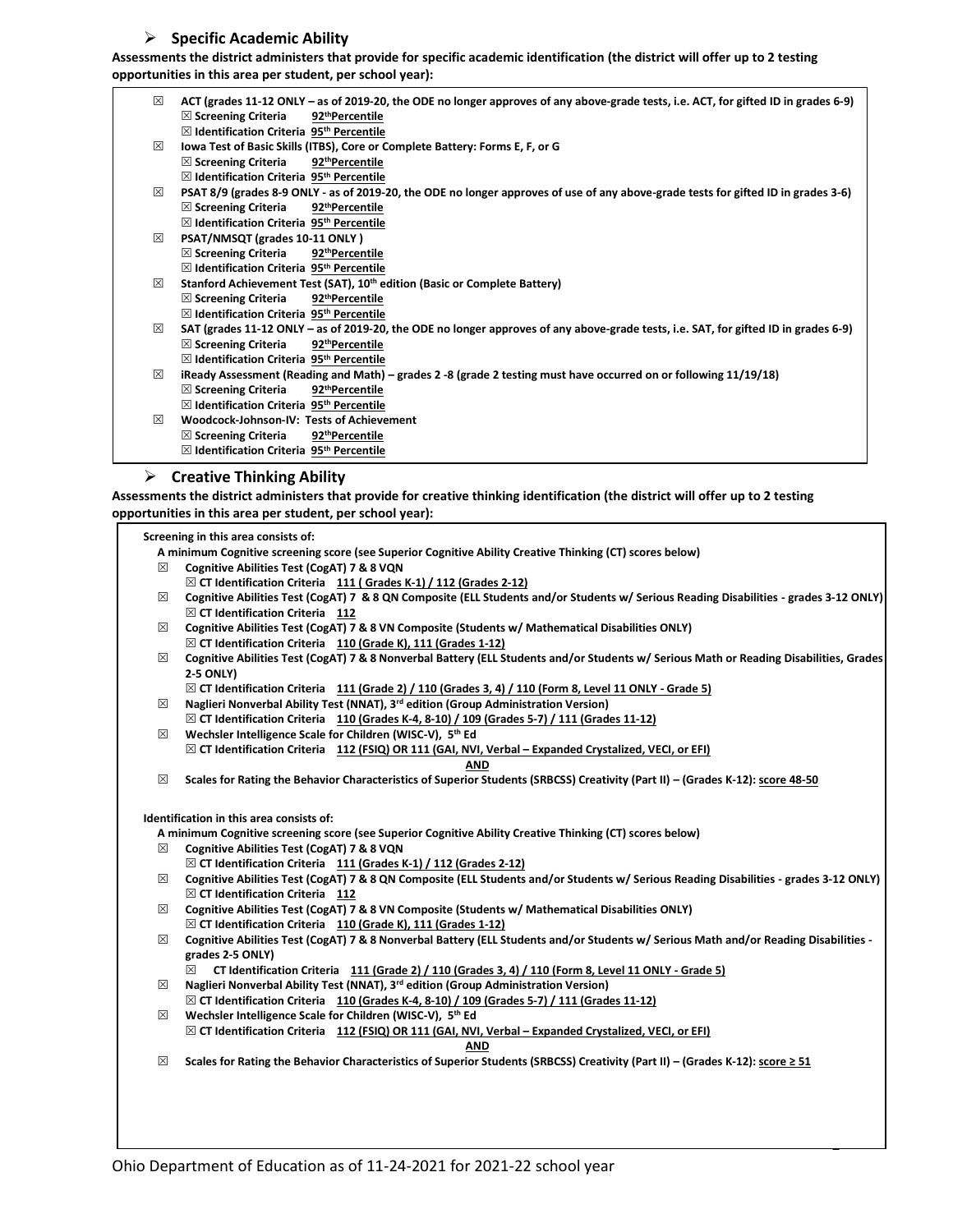## **Visual and Performing Arts**

**Assessments the district administers that provide for visual and performing arts identification (the district will offer up to 2 testing opportunities in this area per student, per school year):**

| Visual Arts   |                                                       |                                                                                                             |
|---------------|-------------------------------------------------------|-------------------------------------------------------------------------------------------------------------|
|               |                                                       |                                                                                                             |
|               | <b>Performance Measure:</b>                           |                                                                                                             |
|               |                                                       | Ohio Dept. of Education Visual and Performing Arts Performance Evaluation Rubric: Visual Arts (Gr. K-12)    |
| ⊠             | <b>Screening Criteria:</b>                            | 16-20 points                                                                                                |
| ⊠             | Identification Criteria: ≥ 21points                   |                                                                                                             |
|               |                                                       | AND                                                                                                         |
|               | <b>Behavior Checklist:</b>                            |                                                                                                             |
|               |                                                       | Scales for Rating the Behavior Characteristics of Superior Students (SRBCSS) Art: Part (V) – (Gr. K-12)     |
| ⊠             | <b>Screening Criteria:</b>                            | 59-60                                                                                                       |
| ⊠             | Identification Criteria: ≥61                          |                                                                                                             |
|               |                                                       | OR                                                                                                          |
|               |                                                       | Gifted Rating Scales (GRS) - Artistic Scales - (Grades K-8 / Ages 4-13.11)                                  |
| ⊠             | <b>Screening Criteria:</b>                            | 60-65                                                                                                       |
| ⊠             | Identification Criteria: score ≥ 66                   |                                                                                                             |
|               |                                                       |                                                                                                             |
| Music         |                                                       |                                                                                                             |
|               | Performance Measure – Display of Work (Music)         |                                                                                                             |
|               |                                                       |                                                                                                             |
|               |                                                       | Ohio Dept. of Education Visual and Performing Arts Performance Evaluation Rubric: Music                     |
| ⊠             | Screening:                                            | 14-17 points                                                                                                |
| ⊠             | Identification:                                       | $\geq$ 18 points                                                                                            |
|               |                                                       | AND                                                                                                         |
|               | <b>Behavior Checklist</b>                             |                                                                                                             |
|               |                                                       | Scales for Rating the Behavior Characteristics of Superior Students (SRBCSS) Music: Part (VI) - (Gr. K-12)  |
| ⊠             | <b>Screening Criteria:</b>                            | 37-38                                                                                                       |
| ⊠             | Identification Criteria: ≥ 39                         |                                                                                                             |
|               |                                                       | OR                                                                                                          |
|               |                                                       | Gifted Rating Scales (GRS) - Artistic Scales - (Grades K-8 / Ages 4-13.11)                                  |
| ⊠             | <b>Screening Criteria:</b>                            | 60-65                                                                                                       |
| ⊠             | Identification Criteria: score ≥ 66                   |                                                                                                             |
|               |                                                       |                                                                                                             |
| Drama/Theatre |                                                       |                                                                                                             |
|               | Performance Measure - Display of Work (Drama/Theatre) |                                                                                                             |
|               |                                                       |                                                                                                             |
|               |                                                       | Ohio Dept. of Education Visual and Performing Arts Performance Evaluation Rubric: Drama/Theatre             |
| ⊠             | <b>Screening Criteria:</b>                            | 16-19 points                                                                                                |
| ⊠             | Identification Criteria: ≥ 20 points                  |                                                                                                             |
|               |                                                       | AND                                                                                                         |
|               | <b>Behavior Checklist:</b>                            |                                                                                                             |
|               |                                                       | Scales for Rating the Behavior Characteristics of Superior Students (SRBCSS) Drama: Part (VII) - (Gr. K-12) |
| ⊠             | <b>Screening Criteria:</b>                            | 54-56                                                                                                       |
| ⊠             | Identification Criteria: ≥57                          |                                                                                                             |
|               |                                                       | OR                                                                                                          |
|               |                                                       | Gifted Rating Scales (GRS) - Artistic Scales - (Grades K-8 / Ages 4-13.11)                                  |
| ⊠             | <b>Screening Criteria:</b>                            | 60-65                                                                                                       |
| ⊠             | Identification Criteria: score ≥ 66                   |                                                                                                             |
|               |                                                       |                                                                                                             |
| <u>Dance</u>  |                                                       |                                                                                                             |
|               | Performance Measure - Display of Work (Dance)         |                                                                                                             |
|               |                                                       | Ohio Dept. of Education Visual and Performing Arts Performance Evaluation Rubric: Dance                     |
| ⊠             | <b>Screening Criteria:</b>                            | 20-25 points                                                                                                |
|               |                                                       |                                                                                                             |
| ⊠             | Identification Criteria: ≥26 points                   |                                                                                                             |
|               |                                                       | <b>AND</b>                                                                                                  |
|               |                                                       |                                                                                                             |
|               | <b>Behavior Checklist</b>                             |                                                                                                             |
|               |                                                       | Gifted Rating Scales (GRS) - Artistic Scales - (Grades K-8 / Ages 4-13.11)                                  |
| ⊠             | <b>Screening Criteria:</b>                            | 60-65                                                                                                       |
| ⊠             | Identification Criteria: score ≥ 66                   |                                                                                                             |
|               |                                                       | OR                                                                                                          |
|               |                                                       |                                                                                                             |
|               |                                                       | Ohio Checklist of Artistic Behavior - Dance - (Ages ≥ 14, Grades 9-12)                                      |
| ⊠             | <b>Screening Criteria:</b>                            | <u>29-31</u>                                                                                                |
| ⊠             | Identification Criteria: ≥32 points                   |                                                                                                             |
|               |                                                       |                                                                                                             |
|               |                                                       |                                                                                                             |
|               |                                                       |                                                                                                             |
|               |                                                       |                                                                                                             |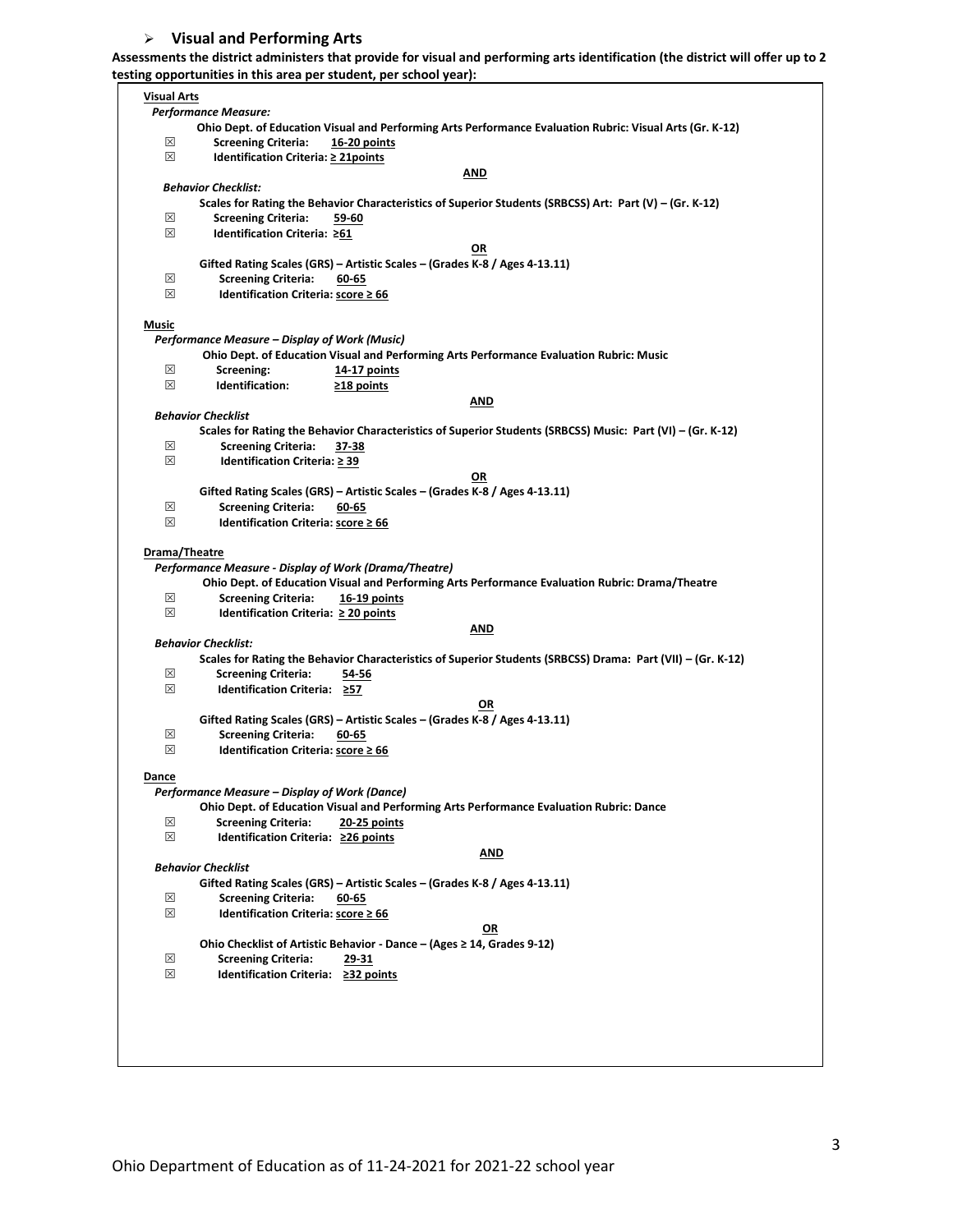## IDENTIFICATION PROCESS

The district shall provide at least two opportunities each year for assessment in the case of children requesting assessment or who are recommended for assessment by teachers, parent(s)/guardian(s), or other children. The district ensures that there are ample and appropriate scheduling procedures for assessment and reassessment using:

| <b>Type of Assessment</b>       | <b>Content Area(s)</b>      | Grade Level(s)              |
|---------------------------------|-----------------------------|-----------------------------|
| Whole-grade tests               | Math, Reading               | 2, 3, 4, 5, 6, 7, 8, 9, 10, |
|                                 |                             | 11                          |
|                                 | <b>Superior Cognitive</b>   | 2, 4                        |
|                                 | <b>Ability and Creative</b> |                             |
|                                 | Thinking Ability (for all   |                             |
|                                 | students who meet           |                             |
|                                 | the Cognitive               |                             |
|                                 | Screening score)            |                             |
| Individually-administered tests | Math, Reading,              | $K-12$                      |
|                                 | Science, Social Studies,    |                             |
|                                 | Creative Thinking,          |                             |
|                                 | Visual Art, Music,          |                             |
|                                 | Drama/Theatre, Dance        |                             |
| Audition, performance           | Visual Art, Music,          | $K-12$                      |
|                                 | Drama/Theatre, Dance        |                             |
| Display of work                 | Visual Art, Music,          | $K-12$                      |
|                                 | Drama/Theatre, Dance        |                             |
| Exhibition                      | Visual Art, Music,          | $K-12$                      |
|                                 | Drama/Theatre, Dance        |                             |
| Checklists                      | Creative Thinking,          | $K-12$                      |
|                                 | Visual Art, Music,          |                             |
|                                 | Drama/Theatre, Dance        |                             |

## REFERRAL

Children may be referred in writing on an ongoing basis, based on the following:

- Child request (self-referral);
- Teacher recommendation;
- Parent/guardian request;
- Child referral of peer; and
- Other (e.g., psychologist, community members, principal, gifted coordinator, etc.)

Upon receipt of a referral, the district will:

- Follow the process as outlined in this brochure; and
- Notify parent(s)/guardian(s) of results of screening or assessment and identification within 30 days.

#### **SCREENING**

The district ensures equal access to screening and further assessment of all district students, including culturally or linguistically diverse students, students from low socio-economic backgrounds, students with disabilities, students for whom English is a second language, and minority students. This is accomplished through our use of varied and ongoing gifted screening opportunities each year, use of research-based assessments (i.e. use of approved subtests for gifted identification of students with relevant disabilities, use of non-verbal assessments) which have proven success in identification of students as gifted from underrepresented populations, etc.), and collaboration across content area/grade-level teachers, counselors, and/or other supporting specialists to most appropriately meet the individual screening needs of each student.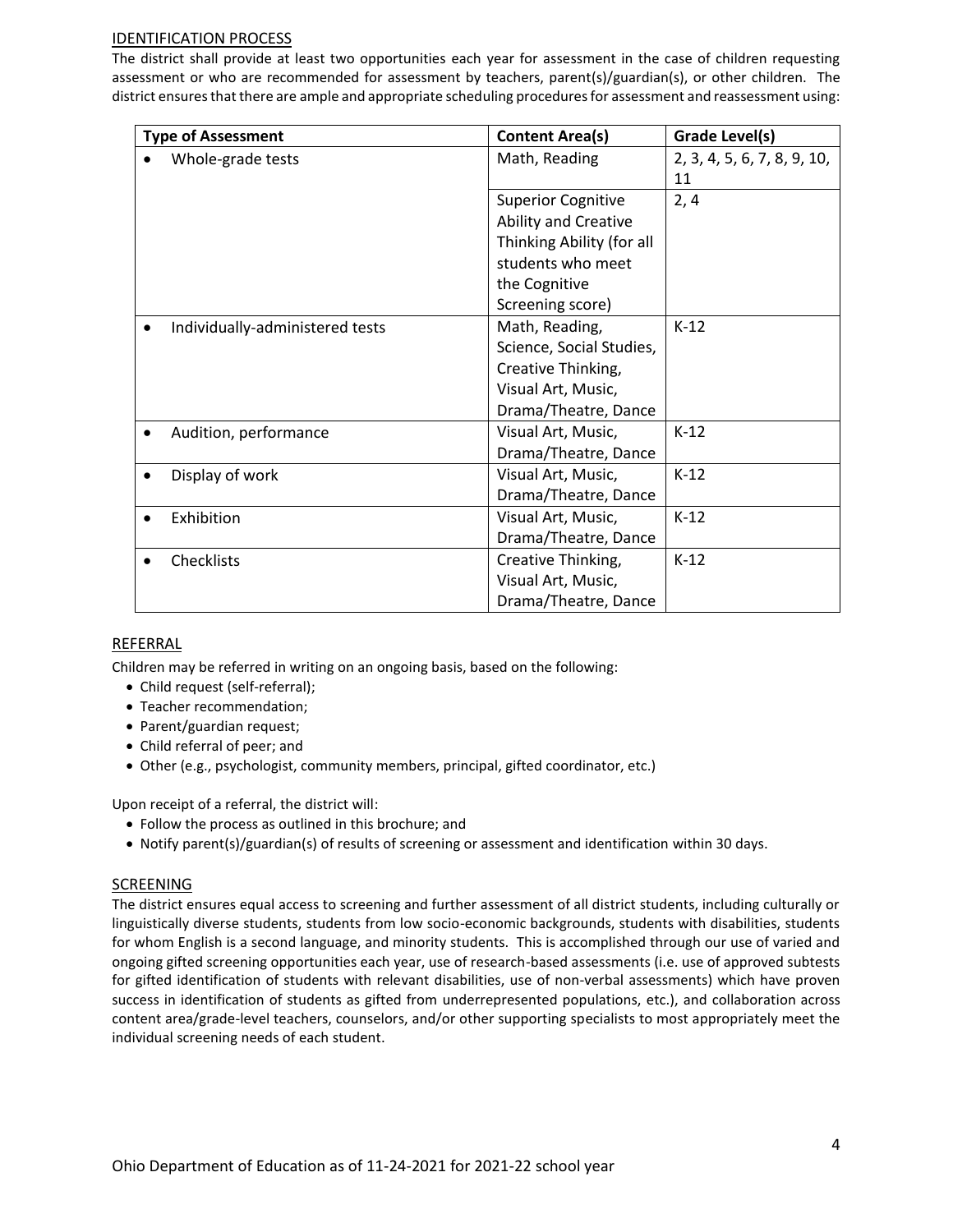### IDENTIFICATION

When the screening assessment has been completed, if the data obtained is from an approved identification instrument and the score meets cut-off scores specified in the Ohio Department of Education guidance, the identification decision is made and student's educational needs are determined. Identification scores remain in effect for the remainder of the student's K-12 school experience.

## REASSESSMENT

When the screening assessment has been completed, if the data is from an approved screening instrument or from an identification instrument on which the student is within a district-specified range below the identification score, re-assessment for possible identification occurs.

## OUT OF DISTRICT SCORES

The district accepts scores, completed within the preceding 24 months on assessment instruments approved for use by the Ohio Department of Education, provided by other schools and/or trained personnel outside the school district. Any existing area(s) of gifted identification evidenced will be accepted and recorded by the district upon enrollment.

### TRANSFER

The district ensures that any child transferring into the district will be assessed within 90 days of the transfer at the request of the parent/guardian. Parent(s)/guardian(s) shall notify the Registrar upon enrollment and/or contact the School Principal, School Counselor, and/or Gifted Coordinator.

### APPEAL PROCESS

An appeal by the parent(s)/guardian(s) is the reconsideration of the result of any part of the identification process which would include:

- Screening procedure or assessment instrument (which results in identification);
- The scheduling of children for assessment;
- The placement of a student in any program; and
- Receipt of services.

Parent(s)/guardian(s) should submit a letter to the superintendent or designee outlining the nature of the concern. The superintendent or designee will convene a meeting with the parent/guardian, which may include other school personnel. The superintendent or designee will issue a written final decision within 30 days of the appeal. This written notice should include the reason(s) for the decision(s).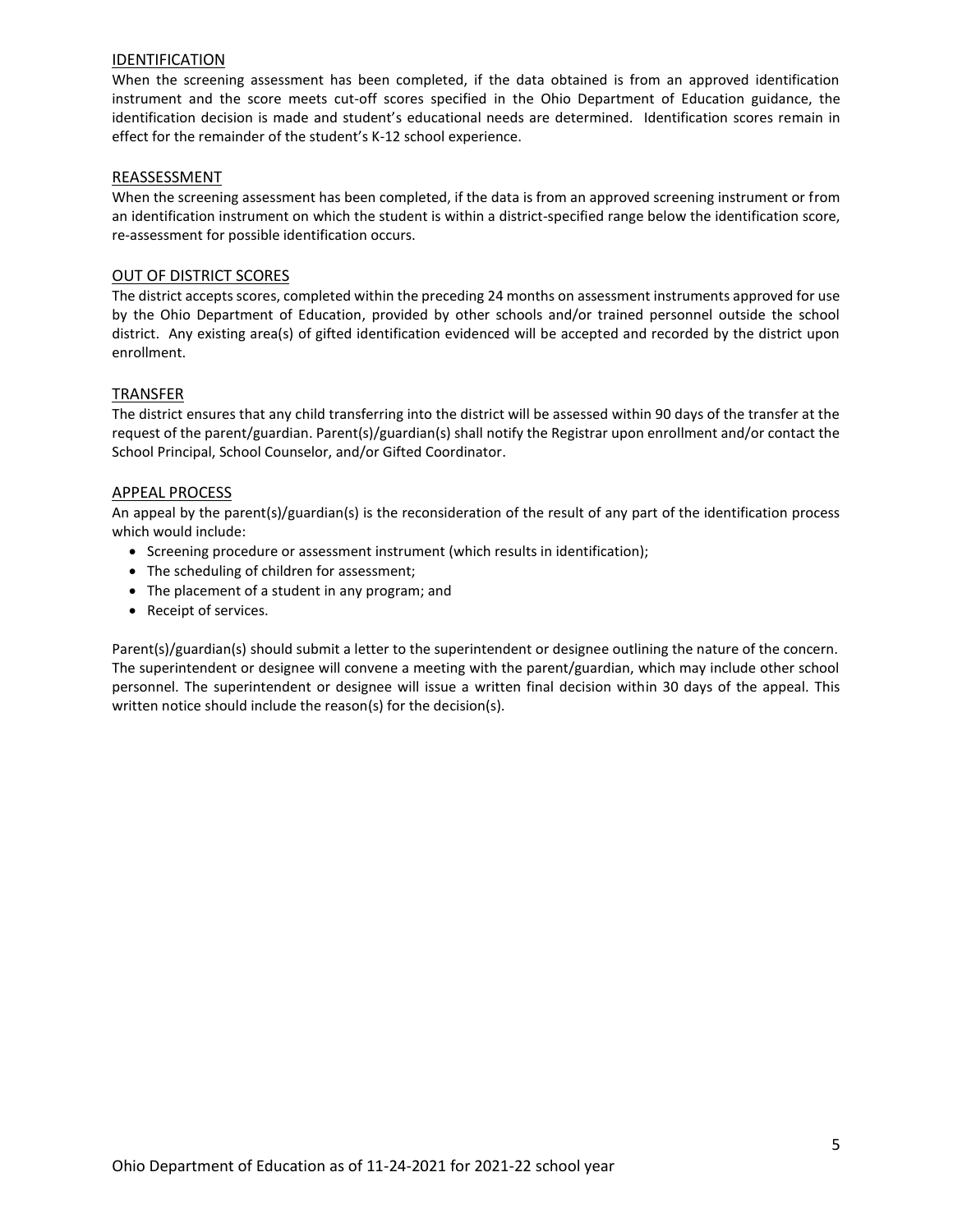# DISTRICT SERVICE PLAN

The district ensures equal opportunity for all district students identified as gifted to receive any services offered by the district for which the student meets the criteria. (**Include all formal services provided and reported by the district.)** 

| <b>District Name for Service</b>          | <b>Service</b>      | Grade    | <b>Gifted ID Criteria Related</b> | <b>Service Provider</b> |
|-------------------------------------------|---------------------|----------|-----------------------------------|-------------------------|
|                                           | <b>Setting</b>      | Levels   | to Service                        |                         |
| Grades 2-6 Cluster-Grouping in            | <b>Regular</b>      | $2 - 6$  | Gifted ID in Math,                | Classroom Teacher       |
| Math                                      | Classroom           |          | <b>Superior Cognitive Ability</b> | (supported by Gifted    |
|                                           | <b>Cluster</b>      |          |                                   | Coordinator and         |
|                                           | <b>Group</b>        |          |                                   | schools GIS's)          |
|                                           | Regular             | $2 - 6$  | Gifted ID in Reading,             | Classroom Teacher       |
| Grades 2-6 Cluster-Grouping<br>in Reading | Classroom           |          | <b>Superior Cognitive Ability</b> | (supported by Gifted    |
|                                           | <b>Cluster</b>      |          |                                   | Coordinator and         |
|                                           |                     |          |                                   |                         |
|                                           | <b>Group</b>        |          | Gifted ID in Relevant             | schools GIS's)          |
| Subject / Whole Grade                     | Regular             | $K-12$   |                                   | Classroom Teacher       |
| Accelerations                             | Classroom           |          | Content Area(s), Above            | (ongoing support        |
|                                           | with                |          | Grade Test Scores,                | provided by Gifted      |
|                                           | <b>Acceleration</b> |          | informal assessment data          | Coordinator)            |
| AP Courses (2020-21):                     | Regular             | $7 - 12$ | Gifted ID in Relevant             | Classroom Teacher (AP   |
| • AP Seminar                              | Classroom           |          | Area and/or Superior              | Trained and/or          |
| • AP Research                             | AP                  |          | <b>Cognitive Ability</b>          | supported by Gifted     |
| • AP Music Theory                         |                     |          |                                   | Coordinator and/or      |
| • AP Studio Art: 2-D Design               |                     |          |                                   | GIS's)                  |
| • AP Studio Art: 3-D Design               |                     |          |                                   |                         |
| • AP Studio Art: Drawing                  |                     |          |                                   |                         |
| • AP Calculus AB                          |                     |          |                                   |                         |
| • AP Calculus BC                          |                     |          |                                   |                         |
| • AP Computer Science A                   |                     |          |                                   |                         |
| • AP Computer Science                     |                     |          |                                   |                         |
| Principles                                |                     |          |                                   |                         |
| • AP Statistics                           |                     |          |                                   |                         |
| • AP English Language &                   |                     |          |                                   |                         |
| Composition                               |                     |          |                                   |                         |
| • AP English Literature &                 |                     |          |                                   |                         |
| Composition                               |                     |          |                                   |                         |
| • AP Biology                              |                     |          |                                   |                         |
| • AP Chemistry                            |                     |          |                                   |                         |
| • AP Environmental Science                |                     |          |                                   |                         |
| • AP Physics 1                            |                     |          |                                   |                         |
| • AP Macroeconomics                       |                     |          |                                   |                         |
| • AP Microeconomics                       |                     |          |                                   |                         |
| • AP Psychology                           |                     |          |                                   |                         |
| • AP United States Government             |                     |          |                                   |                         |
| & Politics                                |                     |          |                                   |                         |
| • AP United States History                |                     |          |                                   |                         |
| • AP World History                        |                     |          |                                   |                         |
| • AP Chinese Language & Culture           |                     |          |                                   |                         |
| • AP French Language & Culture            |                     |          |                                   |                         |
| • AP Spanish Language & Culture           |                     |          |                                   |                         |
| • AP Spanish Literature                   |                     |          |                                   |                         |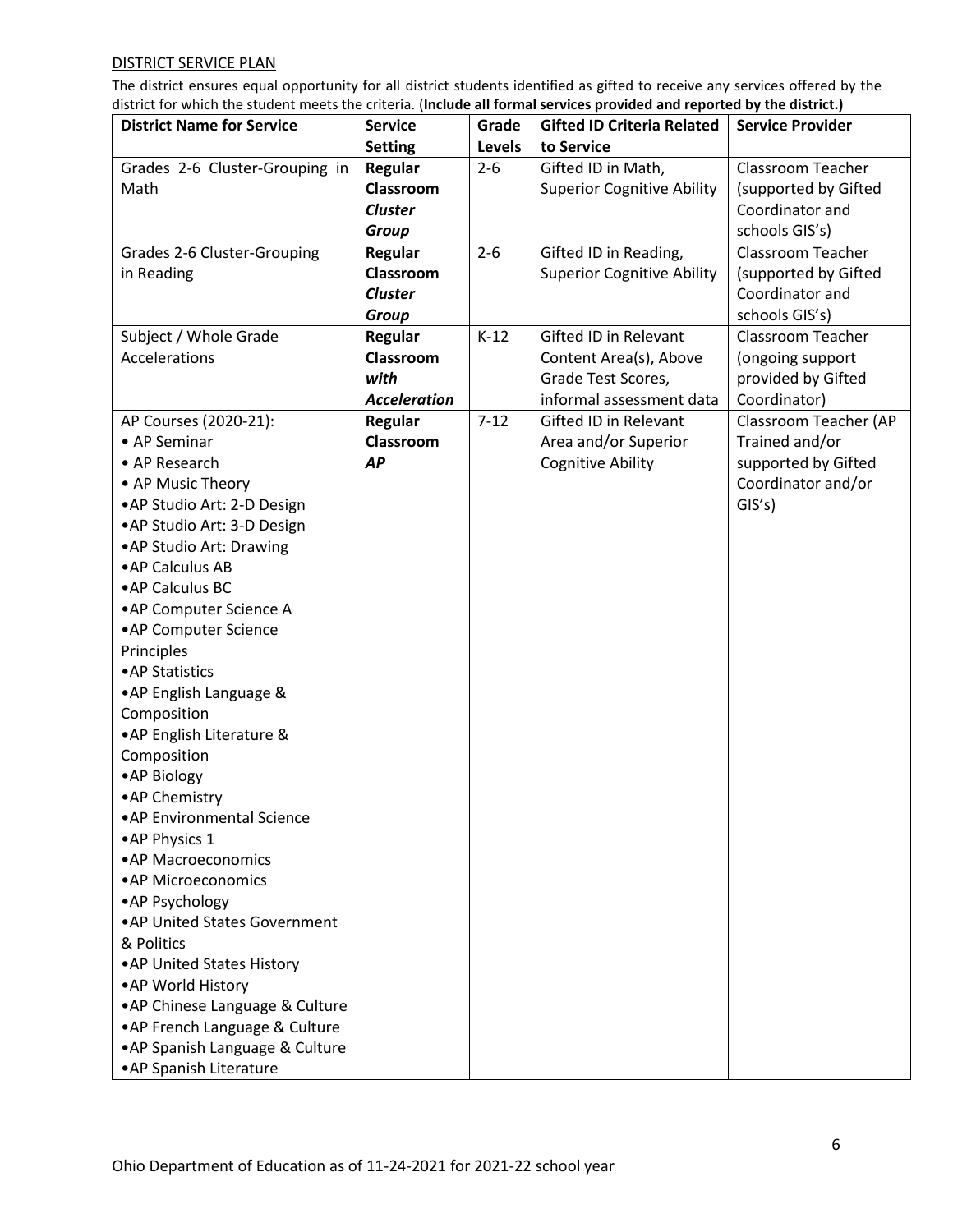| <b>District Name for Service</b>                                                                                                                                                                                                                                                                                                                                                                                                                                                                                                                                                                                                                                                                       | <b>Service</b>                               | Grade         | <b>Gifted ID Criteria Related</b>                                                                                                                                                   | <b>Service Provider</b>                                                                                          |
|--------------------------------------------------------------------------------------------------------------------------------------------------------------------------------------------------------------------------------------------------------------------------------------------------------------------------------------------------------------------------------------------------------------------------------------------------------------------------------------------------------------------------------------------------------------------------------------------------------------------------------------------------------------------------------------------------------|----------------------------------------------|---------------|-------------------------------------------------------------------------------------------------------------------------------------------------------------------------------------|------------------------------------------------------------------------------------------------------------------|
| (cont'd.)                                                                                                                                                                                                                                                                                                                                                                                                                                                                                                                                                                                                                                                                                              | <b>Setting</b>                               | <b>Levels</b> | to Service                                                                                                                                                                          |                                                                                                                  |
| <b>English Composition I</b><br><b>English Composition II</b>                                                                                                                                                                                                                                                                                                                                                                                                                                                                                                                                                                                                                                          | Regular<br>Classroom<br><b>CCP</b>           | $9 - 12$      | <b>Students meet CCP</b><br>requirements via<br>Cuyahoga Community<br>College for courses<br>offered within CFHS or<br>other colleges to enroll in<br>courses within each<br>campus | Classroom Teacher<br>(ongoing support/PD<br>provided by Gifted<br>Coordinator,<br>College instructors,<br>Deans) |
| Advanced Math 4 (Math 4+)<br>Advanced Math 5 (Math 5+)<br><b>Advanced Math Applications 6</b><br><b>Advanced Math Applications 7</b><br>Algebra $I - 7$ <sup>th</sup><br>Algebra $I - 8$ <sup>th</sup><br>Honors Geometry $-8$ <sup>th</sup><br><b>Honors Geometry</b><br>Honors Algebra II<br><b>Honors Pre-Calculus</b><br>Advanced ELA 4<br><b>Advanced ELA 5</b><br>Advanced ELA 6<br>Advanced ELA 7<br>Advanced ELA 8<br>Honors English I<br>Honors English II<br>Honors English III<br>(Advanced 8) Physical Science<br><b>Honors Chemistry</b><br><b>Honors Advanced Data</b><br><b>Structures</b><br><b>Honors</b><br>Chinese/French/Spanish III<br><b>Honors</b><br>Chinese/French/Spanish IV | <b>Regular</b><br>Classroom<br><b>Honors</b> | $4 - 12$      | Gifted ID in Relevant<br>Content Area and/or<br><b>Superior Cognitive Ability</b>                                                                                                   | <b>Classroom Teacher</b><br>(ongoing support/PD<br>provided by Gifted<br>Coordinator and GIS's)                  |

# WRITTEN EDUCATION PLANS

When students identified as gifted are reported to parents and to the Ohio Department of Education as served, they must have a Written Education Plan (WEP) in compliance with the *Operating Standards for Identifying and Serving Gifted Students.* Along with the WEP document, each family will receive information regarding other areas of gifted identification for each student for which he/she is not receiving formal gifted service.

## WITHDRAWAL FROM GIFTED SERVICE(S)

If at any time a student wishes to withdraw from gifted programs or services the request should be written by the parent or child to the building administrator. If children request to withdraw, parents will be notified.